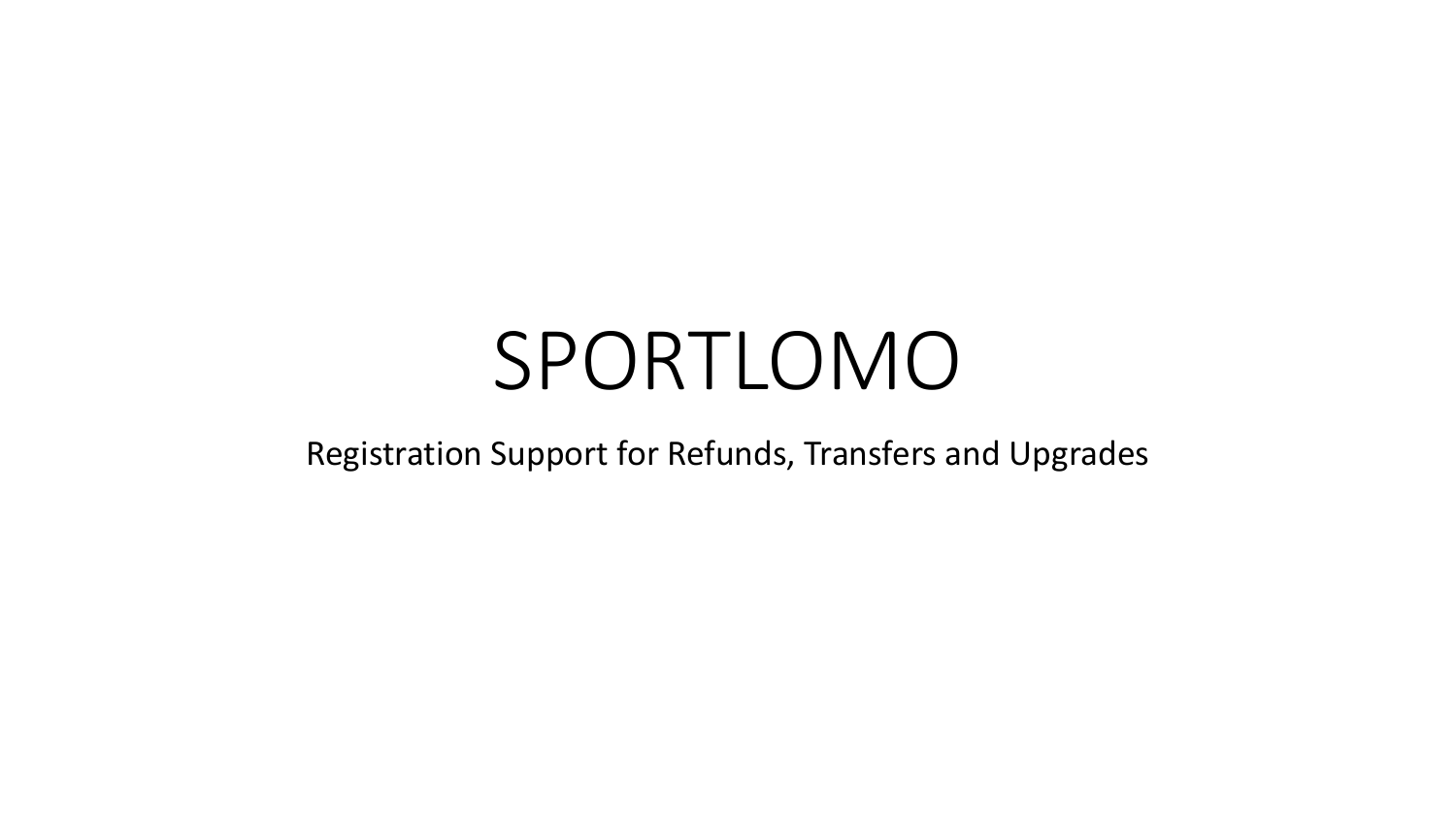#### Table of Contents

Refunds p. 3

Transfer Process p. 8

Upgrades p. 13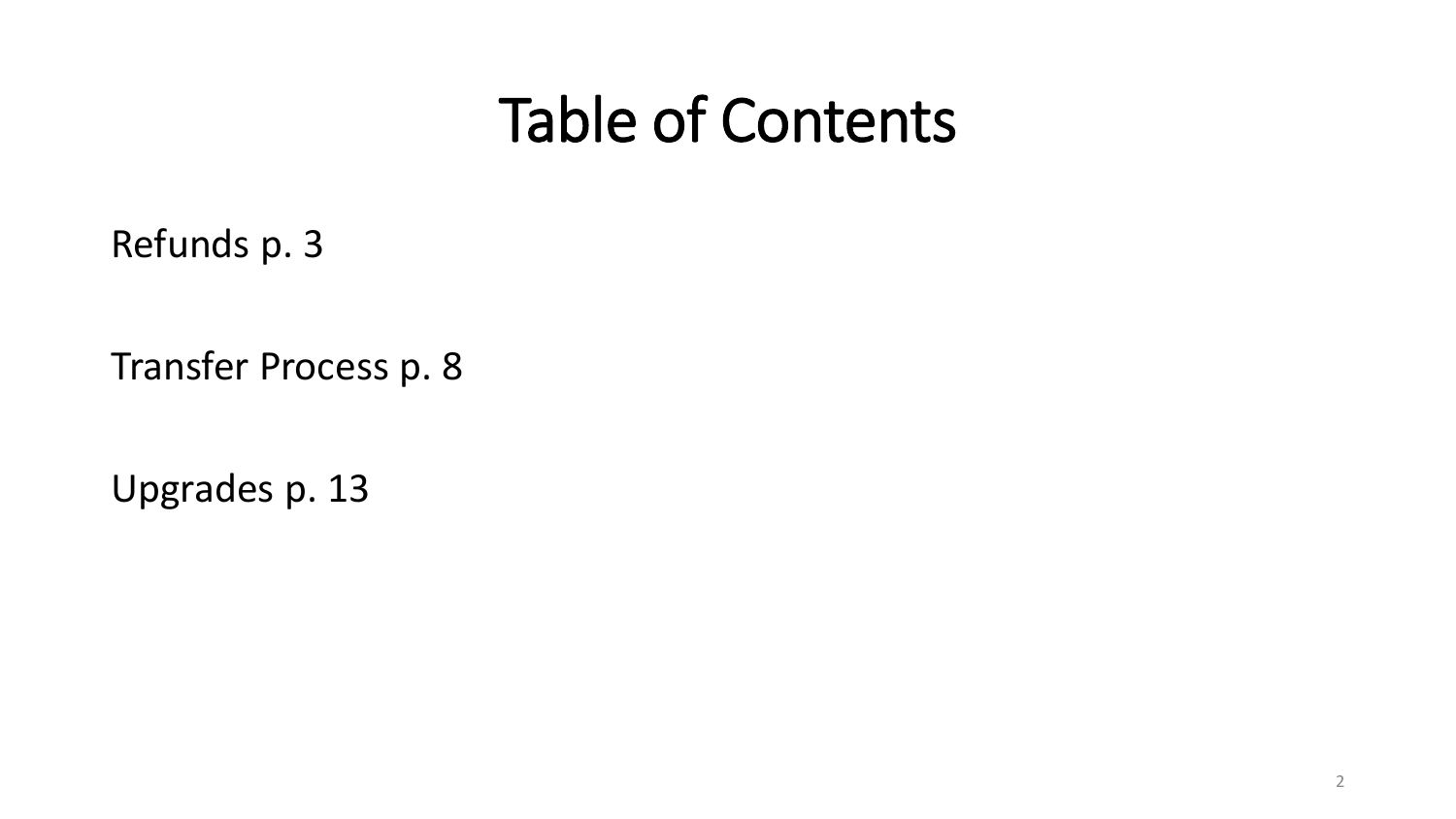#### REFUNDS

There are two types of refunds:

- 1. Automatic Refund- Refund requested within 2 weeks of registration date
- 2. Manual Refund- Refund requested after 2 week registration has passed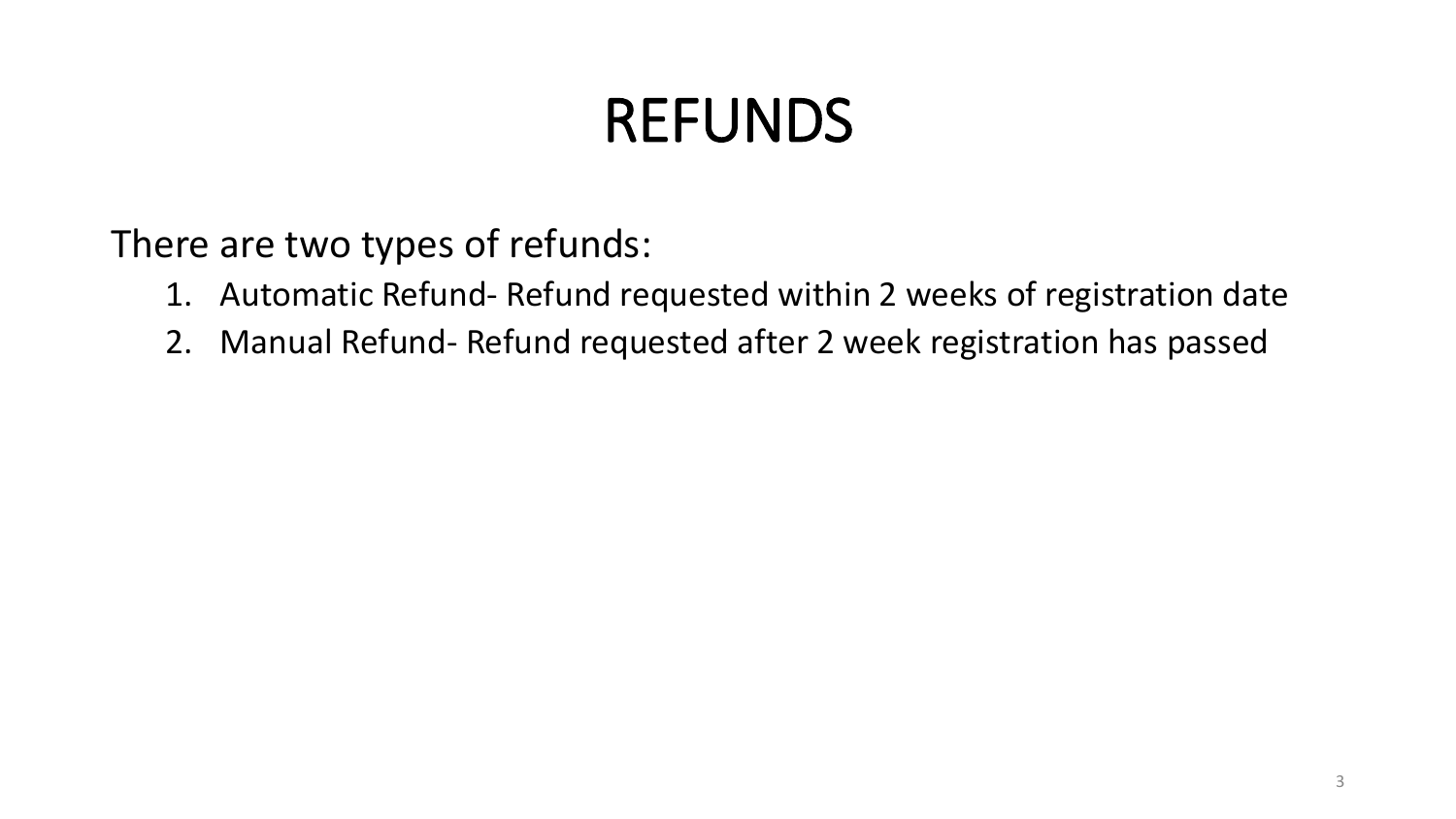Sign into SportLomo account. Upon signing in, select the Club that the registration was completed with

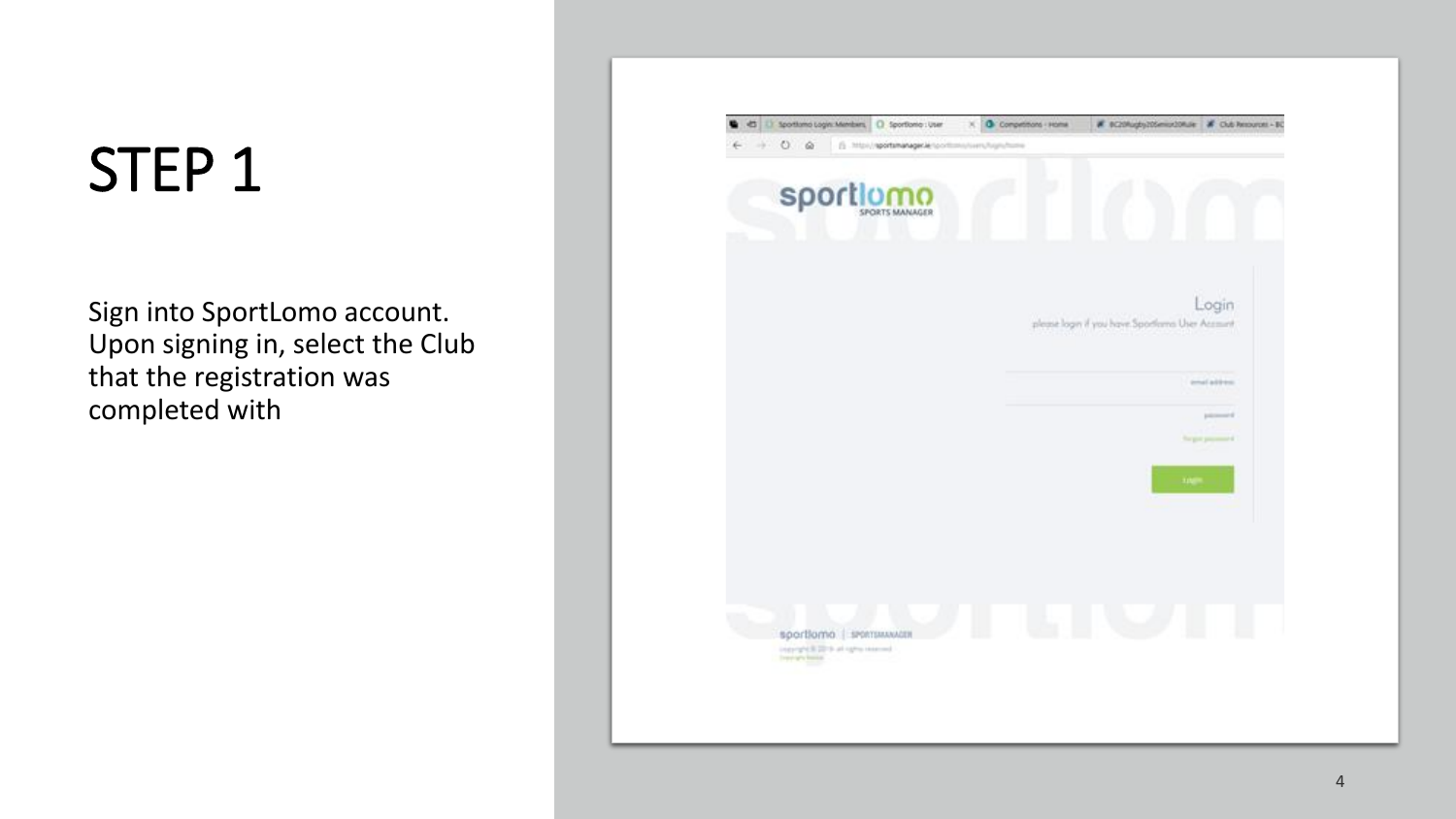Using the vertical menu bar on the left-hand side, click Payments (paper and pencil icon) and click on Memberships

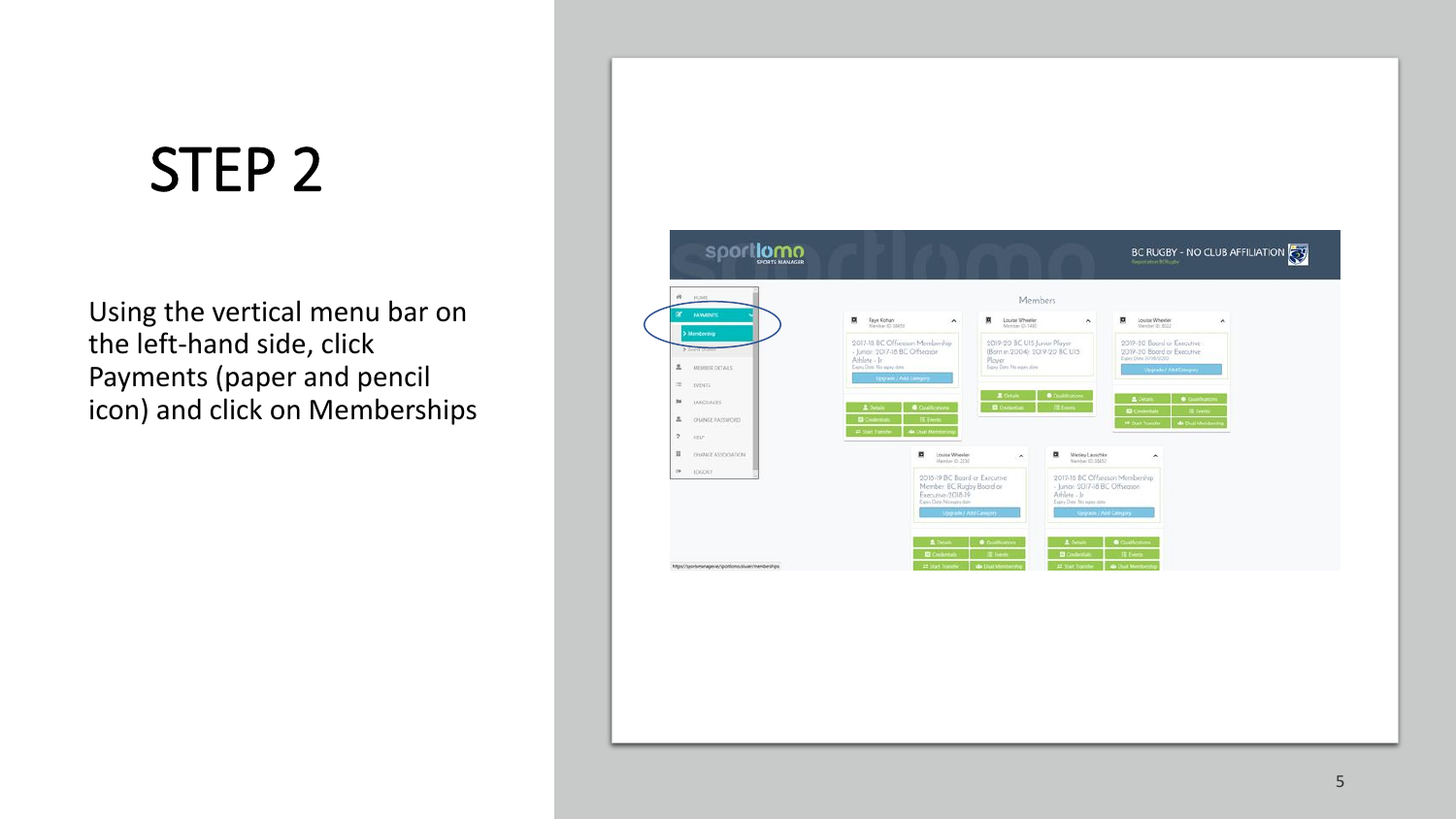Find the registration you wish to refund (listed by date) and click on the icon with a circular arrow on it. This will direct the use to another form with a few questions regarding the request

| $\tilde{W}$                            | <b>View Registrations</b> |                                                                     |                       | $e$ Back                                                                                                                                                                                                                                                                                                                                                    |
|----------------------------------------|---------------------------|---------------------------------------------------------------------|-----------------------|-------------------------------------------------------------------------------------------------------------------------------------------------------------------------------------------------------------------------------------------------------------------------------------------------------------------------------------------------------------|
|                                        |                           | - Options -                                                         |                       |                                                                                                                                                                                                                                                                                                                                                             |
| $\boxtimes$                            |                           | A View Members # View Transfers 4 Register D Refunds/Refund Request |                       |                                                                                                                                                                                                                                                                                                                                                             |
| $\Delta$<br><b>Registration Date #</b> | Payment Status 0          | Type 0                                                              | <b>Total Charge 0</b> | Actions                                                                                                                                                                                                                                                                                                                                                     |
| $\boxplus$<br>11/09/2019 11:48         | Payment Received          | New Registration                                                    | 0.00                  | $i$ 0                                                                                                                                                                                                                                                                                                                                                       |
| 15/05/2019 16:04<br>ps:                | Cancelled By User         | New Registration                                                    | 1,167.18              | u                                                                                                                                                                                                                                                                                                                                                           |
| 02/11/2018 12:28                       | Payment Received          | New Registration                                                    | 0.00                  | 10                                                                                                                                                                                                                                                                                                                                                          |
| 02/11/2018 12:26<br>$\triangle$        | Payment Received          | New Registration                                                    | 0.00                  | $i$ 0                                                                                                                                                                                                                                                                                                                                                       |
| 29/08/2018 15:03                       | Payment Received          | New Registration                                                    | 0.00                  | $\begin{tabular}{ c c } \hline $4$ \\ \hline \end{tabular}$                                                                                                                                                                                                                                                                                                 |
| $\sqrt{2}$<br>07/08/2018 10:24         | Cancelled By User         | New Registration                                                    | 171.33                | $\begin{bmatrix} \mathbf{i} \end{bmatrix}$                                                                                                                                                                                                                                                                                                                  |
| 18/07/2018 14:29<br>$\rm{II}$          | Cancelled By User         | New Registration                                                    | 115.24                | $\begin{tabular}{ c c } \hline \rule{0.3cm}{.03cm} \rule{0.3cm}{.03cm} \rule{0.3cm}{.03cm} \rule{0.3cm}{.03cm} \rule{0.3cm}{.03cm} \rule{0.3cm}{.03cm} \rule{0.3cm}{.03cm} \rule{0.3cm}{.03cm} \rule{0.3cm}{.03cm} \rule{0.3cm}{.03cm} \rule{0.3cm}{.03cm} \rule{0.3cm}{.03cm} \rule{0.3cm}{.03cm} \rule{0.3cm}{.03cm} \rule{0.3cm}{.03cm} \rule{0.3cm}{.0$ |
| 30/06/2018 12:02                       | Payment Received          | New Registration                                                    | 68.27                 | $\boxed{\textbf{i}}$                                                                                                                                                                                                                                                                                                                                        |
| 30/06/2018 11:09<br>$\uplus$           | Payment Received          | New Registration                                                    | 68.27                 | $\begin{tabular}{ c c } \hline \rule{0.3cm}{.03cm} & \rule{0.3cm}{.03cm} \hline \rule{0.3cm}{.03cm} & \rule{0.3cm}{.03cm} \end{tabular}$                                                                                                                                                                                                                    |
| 20/06/2018 11:18                       | Cancelled By User         | New Registration                                                    | 150.68                | $\begin{tabular}{ c c } \hline \rule{0.3cm}{.04cm} \rule{0.3cm}{.04cm} \rule{0.3cm}{.04cm} \rule{0.3cm}{.04cm} \rule{0.3cm}{.04cm} \rule{0.3cm}{.04cm} \rule{0.3cm}{.04cm} \rule{0.3cm}{.04cm} \rule{0.3cm}{.04cm} \rule{0.3cm}{.04cm} \rule{0.3cm}{.04cm} \rule{0.3cm}{.04cm} \rule{0.3cm}{.04cm} \rule{0.3cm}{.04cm} \rule{0.3cm}{.04cm} \rule{0.3cm}{.0$ |
| 11/06/2018 09:18                       | Cancelled By User         | New Registration                                                    | 68.27                 | $\begin{tabular}{ c c } \hline \rule{0.3cm}{.04cm} \rule{0.3cm}{.04cm} \rule{0.3cm}{.04cm} \rule{0.3cm}{.04cm} \rule{0.3cm}{.04cm} \rule{0.3cm}{.04cm} \rule{0.3cm}{.04cm} \rule{0.3cm}{.04cm} \rule{0.3cm}{.04cm} \rule{0.3cm}{.04cm} \rule{0.3cm}{.04cm} \rule{0.3cm}{.04cm} \rule{0.3cm}{.04cm} \rule{0.3cm}{.04cm} \rule{0.3cm}{.04cm} \rule{0.3cm}{.0$ |
| 29/03/2018 10:22                       | Payment Received          | Upgrade                                                             | 0.00                  | $\begin{tabular}{ c c } \hline \quad \quad & \quad \quad & \quad \quad \\ \hline \end{tabular}$                                                                                                                                                                                                                                                             |
| 21/03/2018 15:31                       | Payment Received          | New Registration                                                    | 0.00                  | $\begin{tabular}{ c c } \hline \rule{0.3cm}{.04cm} \rule{0.3cm}{.04cm} \rule{0.3cm}{.04cm} \rule{0.3cm}{.04cm} \rule{0.3cm}{.04cm} \rule{0.3cm}{.04cm} \rule{0.3cm}{.04cm} \rule{0.3cm}{.04cm} \rule{0.3cm}{.04cm} \rule{0.3cm}{.04cm} \rule{0.3cm}{.04cm} \rule{0.3cm}{.04cm} \rule{0.3cm}{.04cm} \rule{0.3cm}{.04cm} \rule{0.3cm}{.04cm} \rule{0.3cm}{.0$ |
| 21/03/2018 15:17                       | Payment Received          | New Registration                                                    | 0.00                  | $\Box$                                                                                                                                                                                                                                                                                                                                                      |
| 19/03/2018 10:46                       | Payment Received          | Upgrade                                                             | 0.00                  | $\begin{array}{c} \boxed{4} \\ \end{array}$                                                                                                                                                                                                                                                                                                                 |
|                                        |                           | Total 30   page 1 of 2                                              |                       | rows per page 15 v                                                                                                                                                                                                                                                                                                                                          |
|                                        |                           |                                                                     |                       |                                                                                                                                                                                                                                                                                                                                                             |
|                                        |                           |                                                                     |                       |                                                                                                                                                                                                                                                                                                                                                             |
|                                        |                           |                                                                     |                       |                                                                                                                                                                                                                                                                                                                                                             |
|                                        |                           |                                                                     |                       |                                                                                                                                                                                                                                                                                                                                                             |
|                                        |                           |                                                                     |                       |                                                                                                                                                                                                                                                                                                                                                             |
|                                        |                           |                                                                     |                       |                                                                                                                                                                                                                                                                                                                                                             |
|                                        |                           |                                                                     |                       |                                                                                                                                                                                                                                                                                                                                                             |
|                                        |                           |                                                                     |                       |                                                                                                                                                                                                                                                                                                                                                             |
|                                        |                           |                                                                     |                       |                                                                                                                                                                                                                                                                                                                                                             |
|                                        |                           |                                                                     |                       |                                                                                                                                                                                                                                                                                                                                                             |
|                                        |                           |                                                                     |                       |                                                                                                                                                                                                                                                                                                                                                             |
|                                        |                           |                                                                     |                       |                                                                                                                                                                                                                                                                                                                                                             |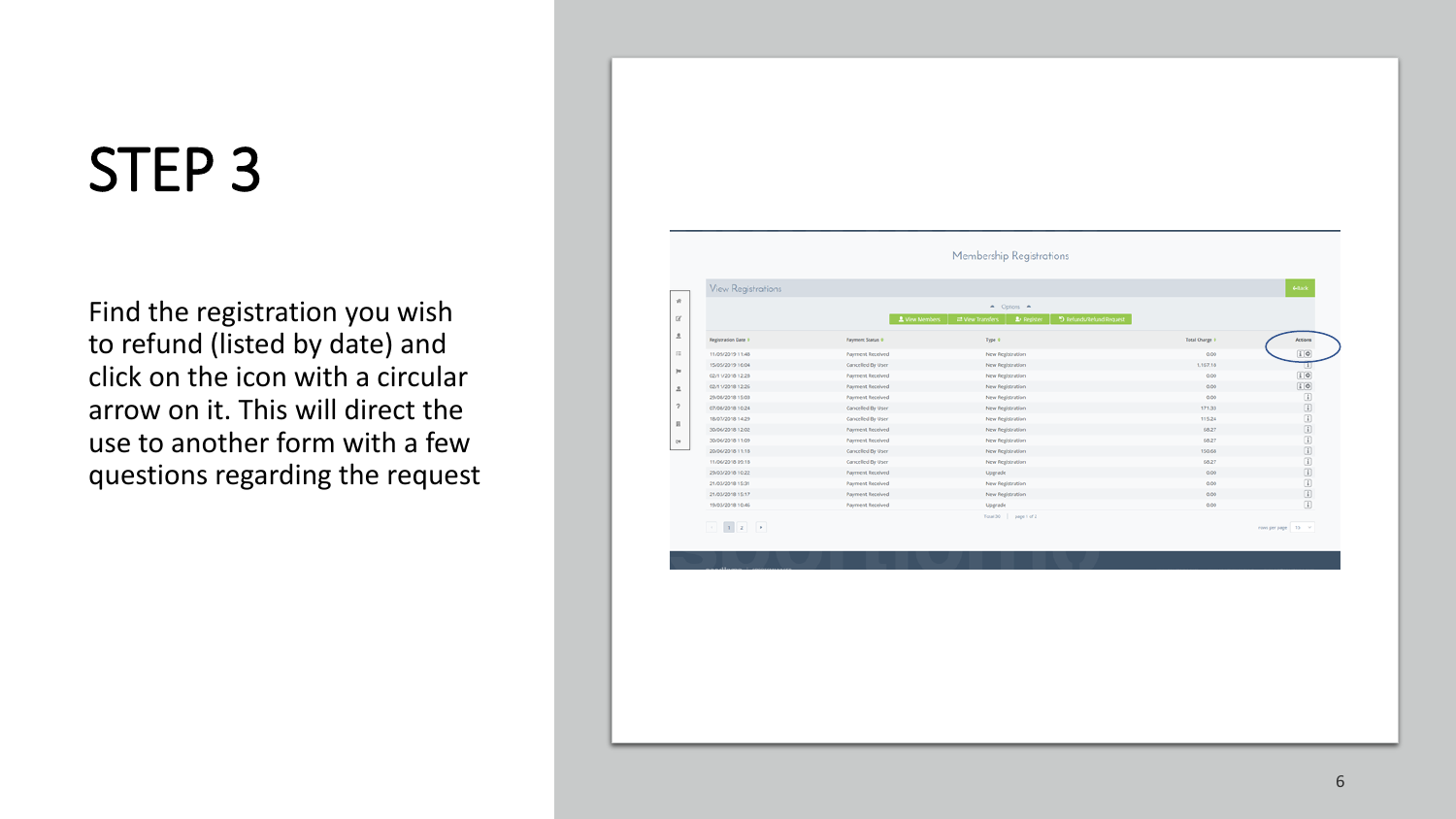Complete and submit the form. At this point, the membership becomes inactive

**For automatic refunds:** The payment will be refunded to the credit card that was used to complete the original payment

**For manual refunds:** Please allow time for the refund request to be processed. If the request is approved, Rugby Canada, BC Rugby and the Club will refund the member separately according to the dues paid to each entity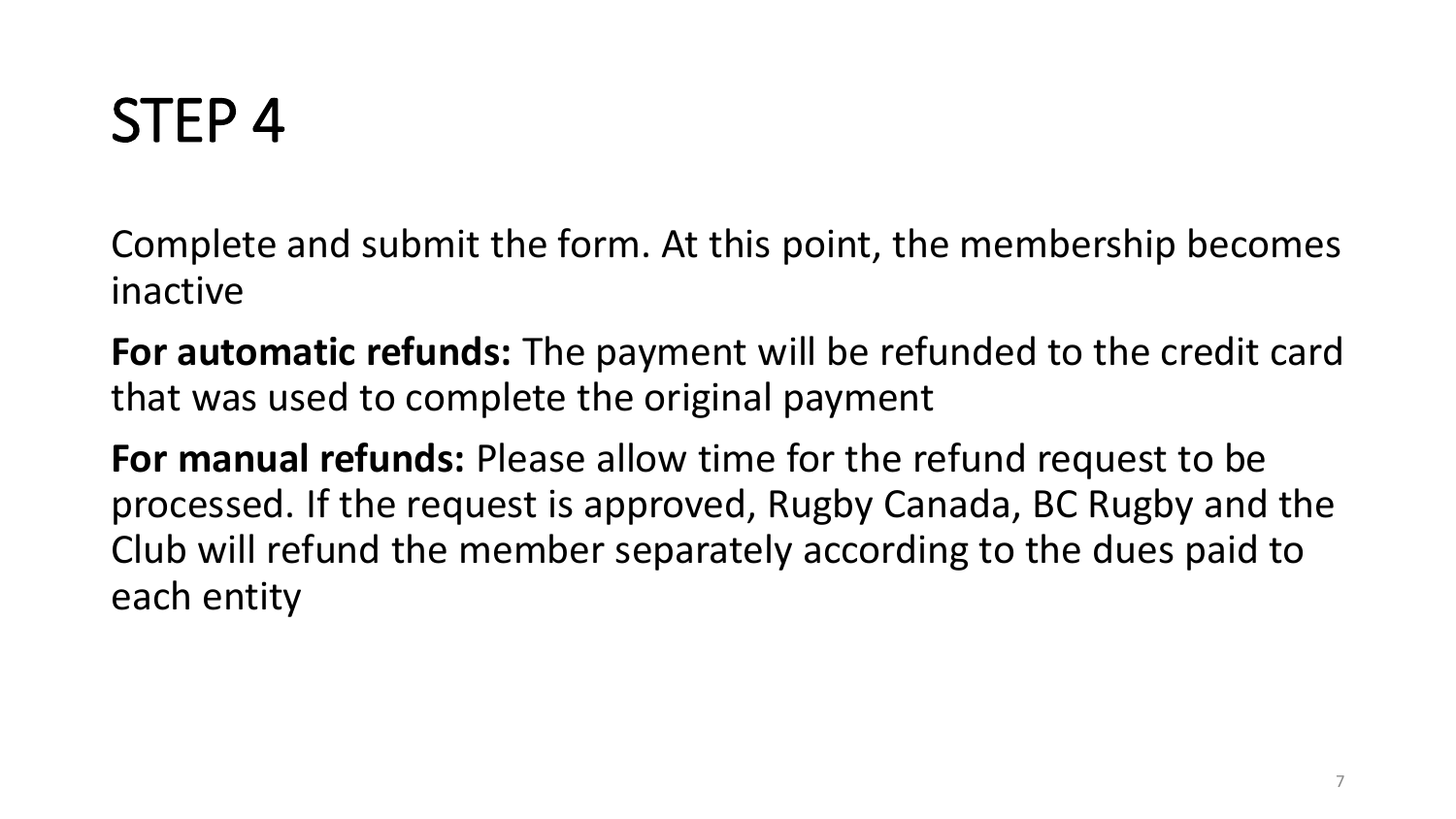#### TRANSFER PROCESS

The transfer process has **2 key steps:**

- 1. Request the transfer
- 2. Complete registration with new club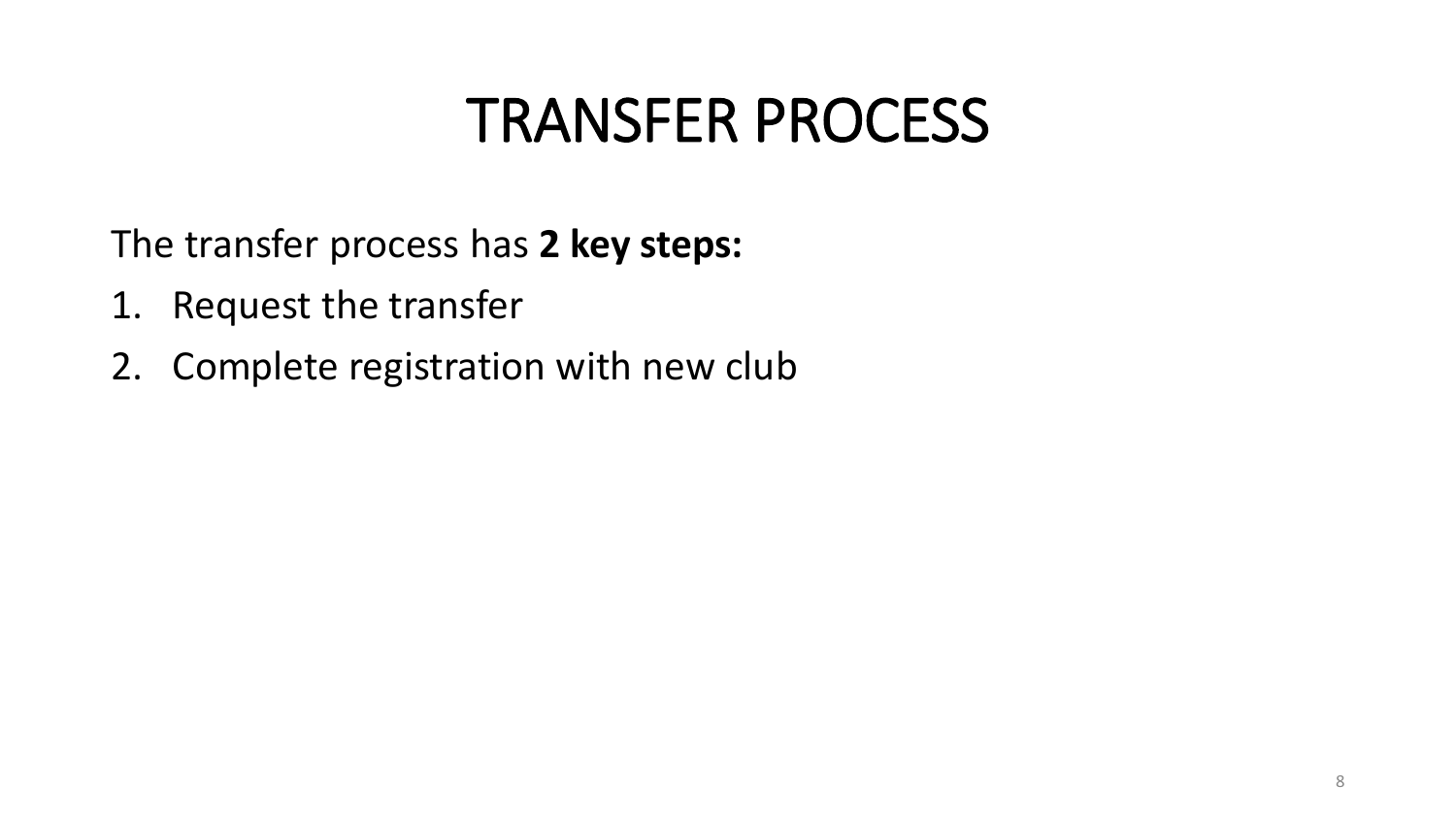#### STEP 1- REQUEST TRANSFER

- 1. Sign into Sportlomo account. Upon signing in, select the Club that the registration was completed with
- 2. Click Start Transfer. Select the Club you wish to transfer to. The request is then emailed to the appropriate organizations for approval. Once **APPROVED,** please complete Step 2.

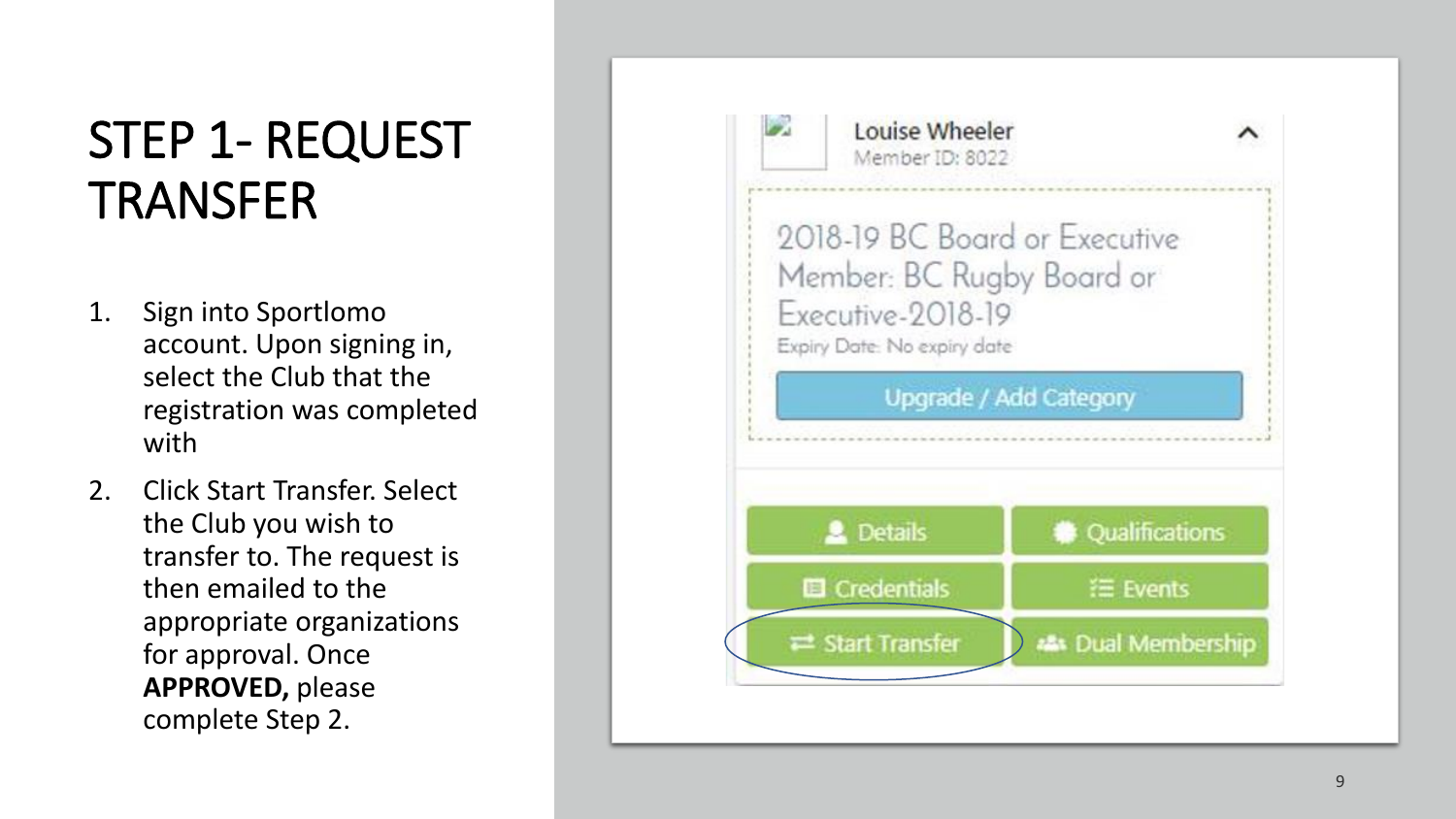## STEP 2- COMPLETE REGISTRATION WITH NEW CLUB

**IMPORTANT NOTE:** Once the transfer has been approved by the appropriate organizations, the member **must** login into their SportLomo account and complete their registration with the new club to complete the transfer.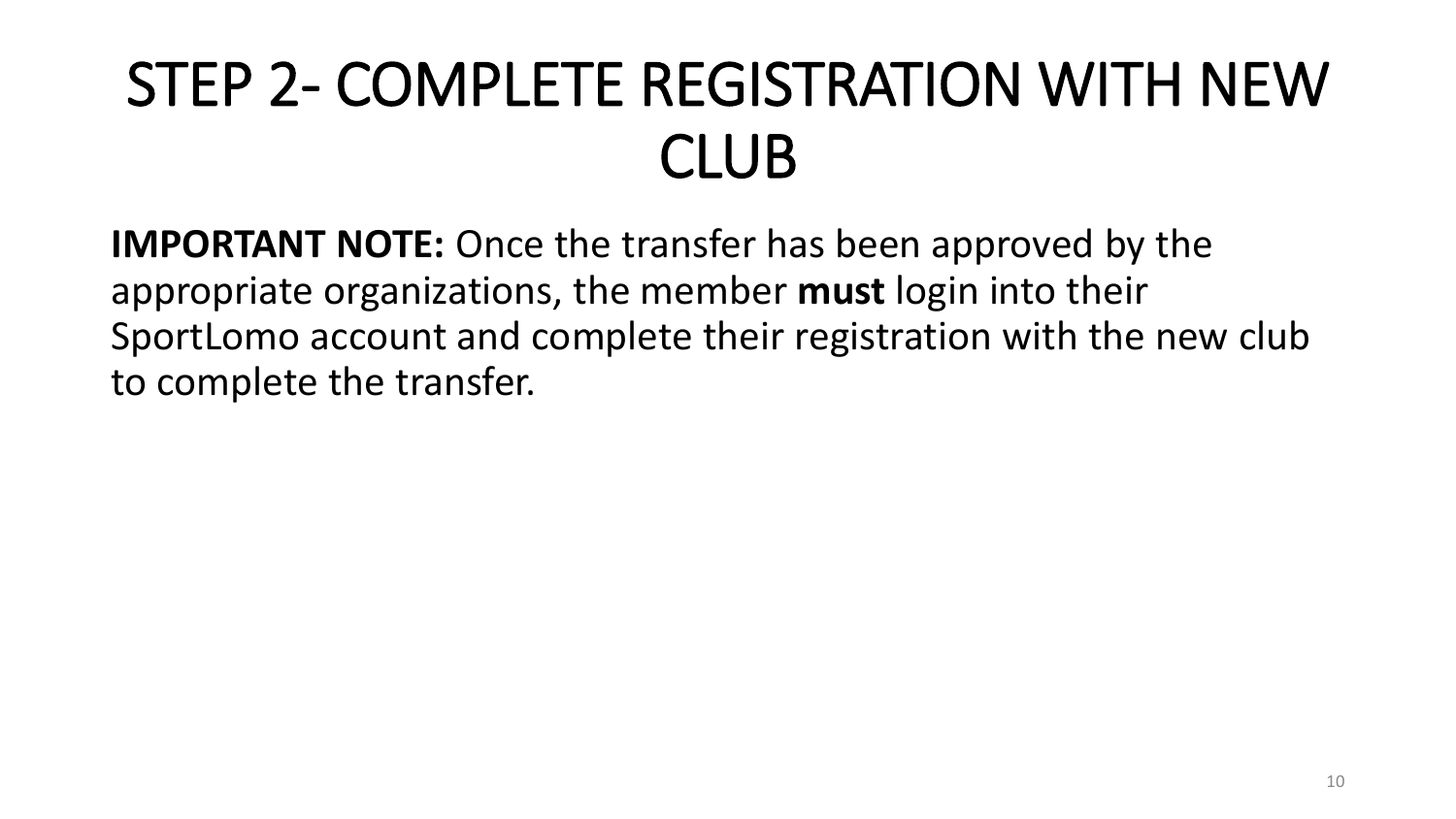- 1. Sign into Sportlomo account. Upon signing in, select the Club that the original registration was completed with
- 2. Using the vertical menu bar on the left -hand side, click Member Details
- 3. Click View Transfers

| <b>View Registrations</b> |                   |                           |                       | $+8a\dot{x}$                                                                                                                                                                                                                                                                                                                                                |
|---------------------------|-------------------|---------------------------|-----------------------|-------------------------------------------------------------------------------------------------------------------------------------------------------------------------------------------------------------------------------------------------------------------------------------------------------------------------------------------------------------|
|                           |                   |                           |                       |                                                                                                                                                                                                                                                                                                                                                             |
|                           | 2 View Men        | *D Refunds/Refund Request |                       |                                                                                                                                                                                                                                                                                                                                                             |
| Registration Date 0       | Payment Status 0  | Type 0                    | <b>Total Charge 0</b> | Actions                                                                                                                                                                                                                                                                                                                                                     |
| 11/09/2019 11:48          | Payment Received  | New Registration          | 0.00                  | $i$ 0                                                                                                                                                                                                                                                                                                                                                       |
| 15/05/2019 16:04          | Cancelled By User | New Registration          | 1,167.18              | $\begin{array}{c} \boxed{4} \\ \end{array}$                                                                                                                                                                                                                                                                                                                 |
| 02/11/2018 12:28          | Payment Received  | New Registration          | 0.00                  | i 0                                                                                                                                                                                                                                                                                                                                                         |
| 02/11/2018 12:26          | Payment Received  | New Registration          | 0.00                  | i 0                                                                                                                                                                                                                                                                                                                                                         |
| 29/08/2018 15:03          | Payment Received  | New Registration          | 0.00                  | $\lceil i \rceil$                                                                                                                                                                                                                                                                                                                                           |
| 07/08/2018 10:24          | Cancelled By User | New Registration          | 171.33                | $\begin{array}{c} \boxed{4} \end{array}$                                                                                                                                                                                                                                                                                                                    |
| 18/07/2018 14:29          | Cancelled By User | New Registration          | 115.24                | $\begin{tabular}{ c c } \hline \quad \quad & \quad \quad & \quad \quad \\ \hline \end{tabular}$                                                                                                                                                                                                                                                             |
| 30/06/2018 12:02          | Payment Received  | New Registration          | 68.27                 |                                                                                                                                                                                                                                                                                                                                                             |
| 30/06/2018 11:09          | Payment Received  | New Registration          | 68.27                 | $\left\lceil \mathbf{i} \right\rceil$                                                                                                                                                                                                                                                                                                                       |
| 20/06/2018 11:18          | Cancelled By User | New Registration          | 150.68                |                                                                                                                                                                                                                                                                                                                                                             |
| 11/06/2018 09:18          | Cancelled By User | New Registration          | 68.27                 |                                                                                                                                                                                                                                                                                                                                                             |
| 29/03/2018 10:22          | Payment Received  | Upgrade                   | 0.00                  |                                                                                                                                                                                                                                                                                                                                                             |
| 21/03/2018 15:31          | Payment Received  | New Registration          | 0.00                  | $\left\lceil \mathbf{i} \right\rceil$                                                                                                                                                                                                                                                                                                                       |
| 21/03/2018 15:17          | Payment Received  | New Registration          | 0.00                  | $\begin{tabular}{ c c } \hline \rule{0.3cm}{.04cm} \rule{0.3cm}{.04cm} \rule{0.3cm}{.04cm} \rule{0.3cm}{.04cm} \rule{0.3cm}{.04cm} \rule{0.3cm}{.04cm} \rule{0.3cm}{.04cm} \rule{0.3cm}{.04cm} \rule{0.3cm}{.04cm} \rule{0.3cm}{.04cm} \rule{0.3cm}{.04cm} \rule{0.3cm}{.04cm} \rule{0.3cm}{.04cm} \rule{0.3cm}{.04cm} \rule{0.3cm}{.04cm} \rule{0.3cm}{.0$ |
| 19/03/2018 10:46          | Payment Received  | Upgrade                   | 0.00                  |                                                                                                                                                                                                                                                                                                                                                             |
|                           |                   | Total 30   page 1 of 2    |                       | rows per page 15 v                                                                                                                                                                                                                                                                                                                                          |
|                           |                   |                           |                       |                                                                                                                                                                                                                                                                                                                                                             |
|                           |                   |                           |                       |                                                                                                                                                                                                                                                                                                                                                             |
|                           |                   |                           |                       |                                                                                                                                                                                                                                                                                                                                                             |
|                           |                   |                           |                       |                                                                                                                                                                                                                                                                                                                                                             |
|                           |                   |                           |                       |                                                                                                                                                                                                                                                                                                                                                             |
|                           |                   |                           |                       |                                                                                                                                                                                                                                                                                                                                                             |
|                           |                   |                           |                       |                                                                                                                                                                                                                                                                                                                                                             |
|                           |                   |                           |                       |                                                                                                                                                                                                                                                                                                                                                             |
|                           |                   |                           |                       |                                                                                                                                                                                                                                                                                                                                                             |
|                           |                   |                           |                       |                                                                                                                                                                                                                                                                                                                                                             |
|                           |                   |                           |                       |                                                                                                                                                                                                                                                                                                                                                             |
|                           |                   |                           |                       |                                                                                                                                                                                                                                                                                                                                                             |
|                           |                   |                           |                       |                                                                                                                                                                                                                                                                                                                                                             |
|                           |                   |                           |                       |                                                                                                                                                                                                                                                                                                                                                             |
|                           |                   |                           |                       |                                                                                                                                                                                                                                                                                                                                                             |
|                           |                   |                           |                       |                                                                                                                                                                                                                                                                                                                                                             |
|                           |                   |                           |                       |                                                                                                                                                                                                                                                                                                                                                             |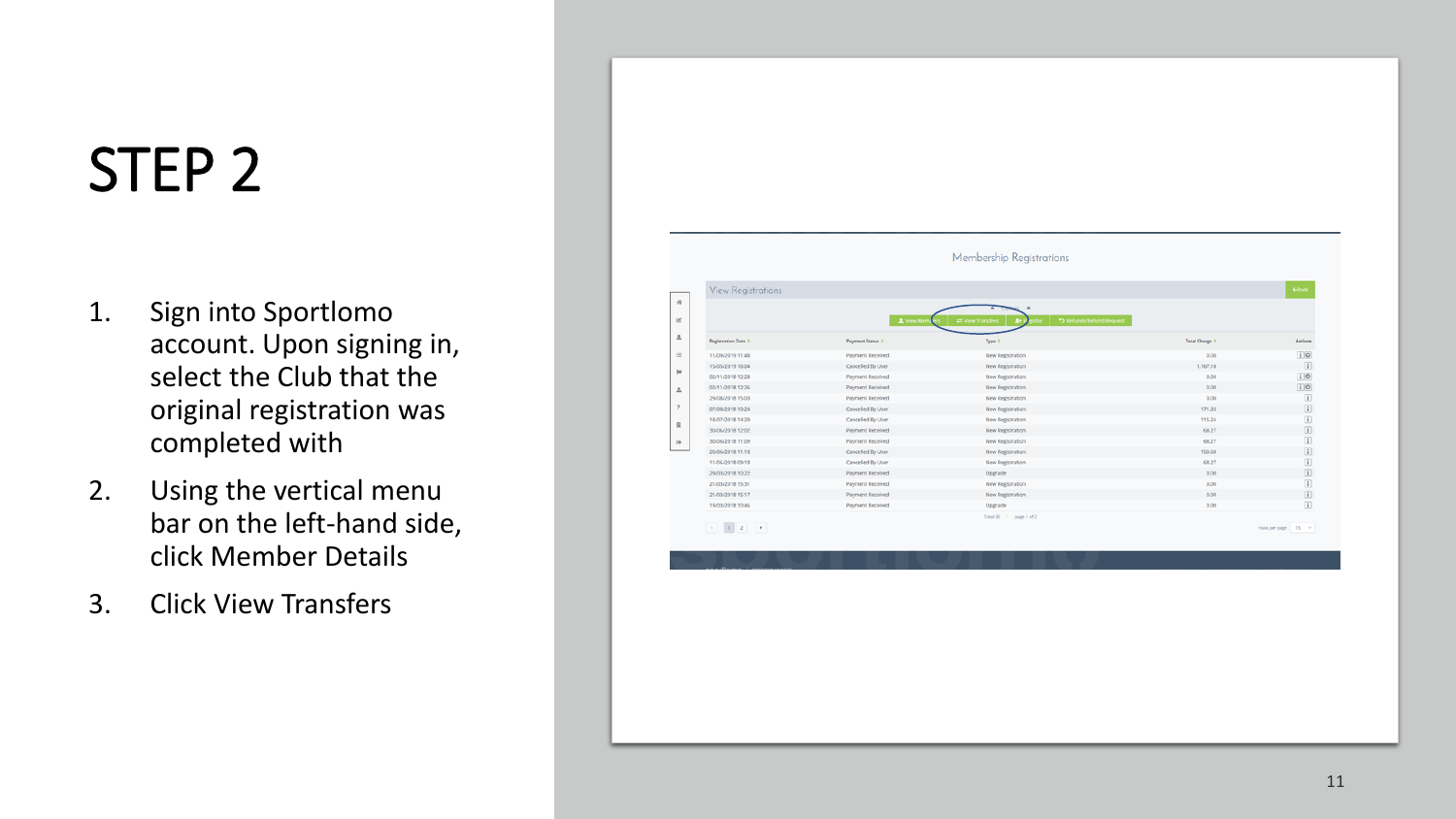# STEP 2 Cont'd

4. Status should say **Approved**. Click on the icon with the arrow pointing right

5. Choose the registration option you wish to participate in with the new Club

6. Complete the registration form. Pay any Club dues, if applicable. Rugby Canada and BC Rugby dues will be credited from original registration

7. Upon completion, member will receive e -mail confirmation of registration with new club

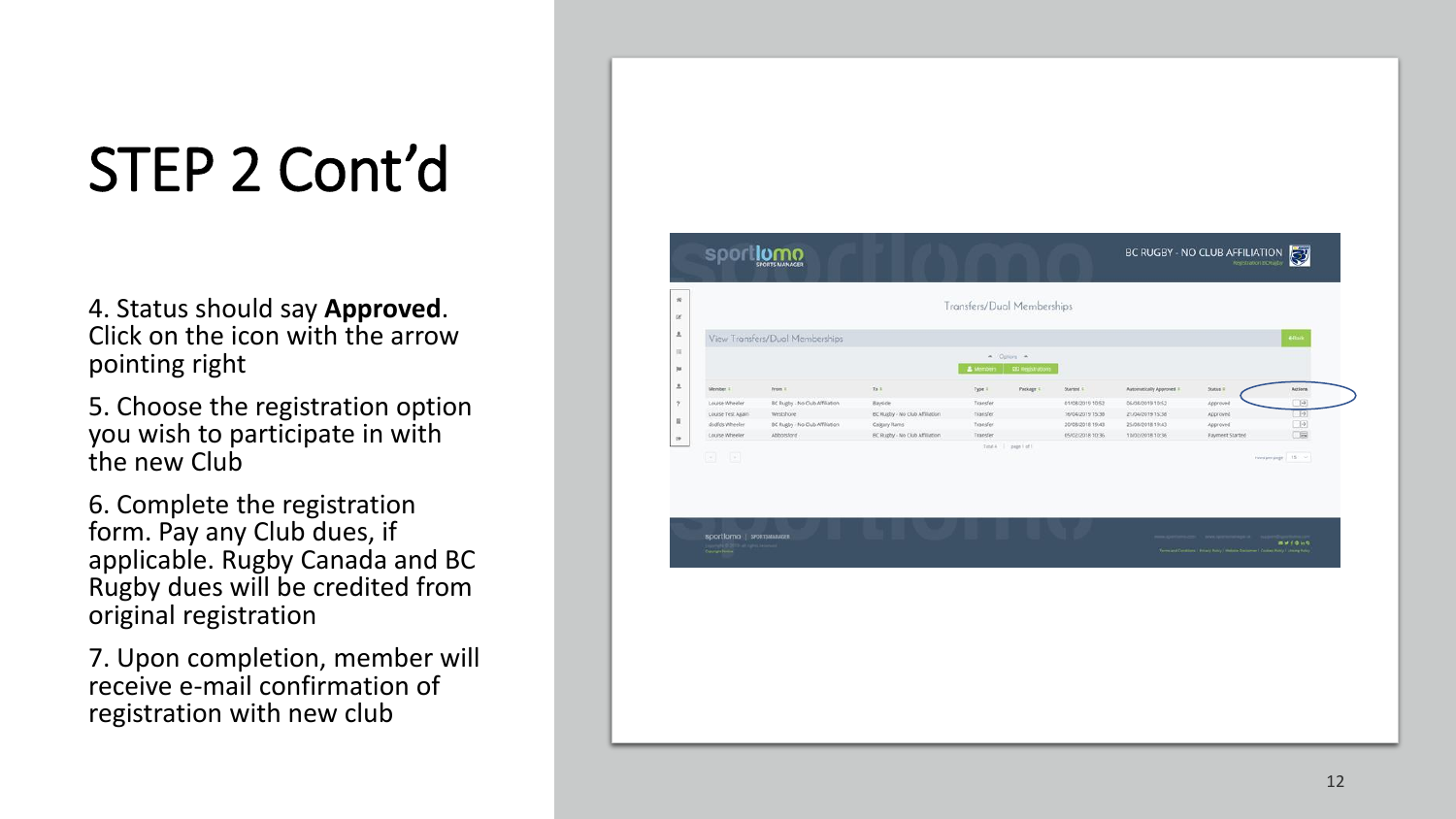#### UPGRADES

The Upgrade process allows members to add another role to a membership within the current season. This process should credit dues already paid in the current season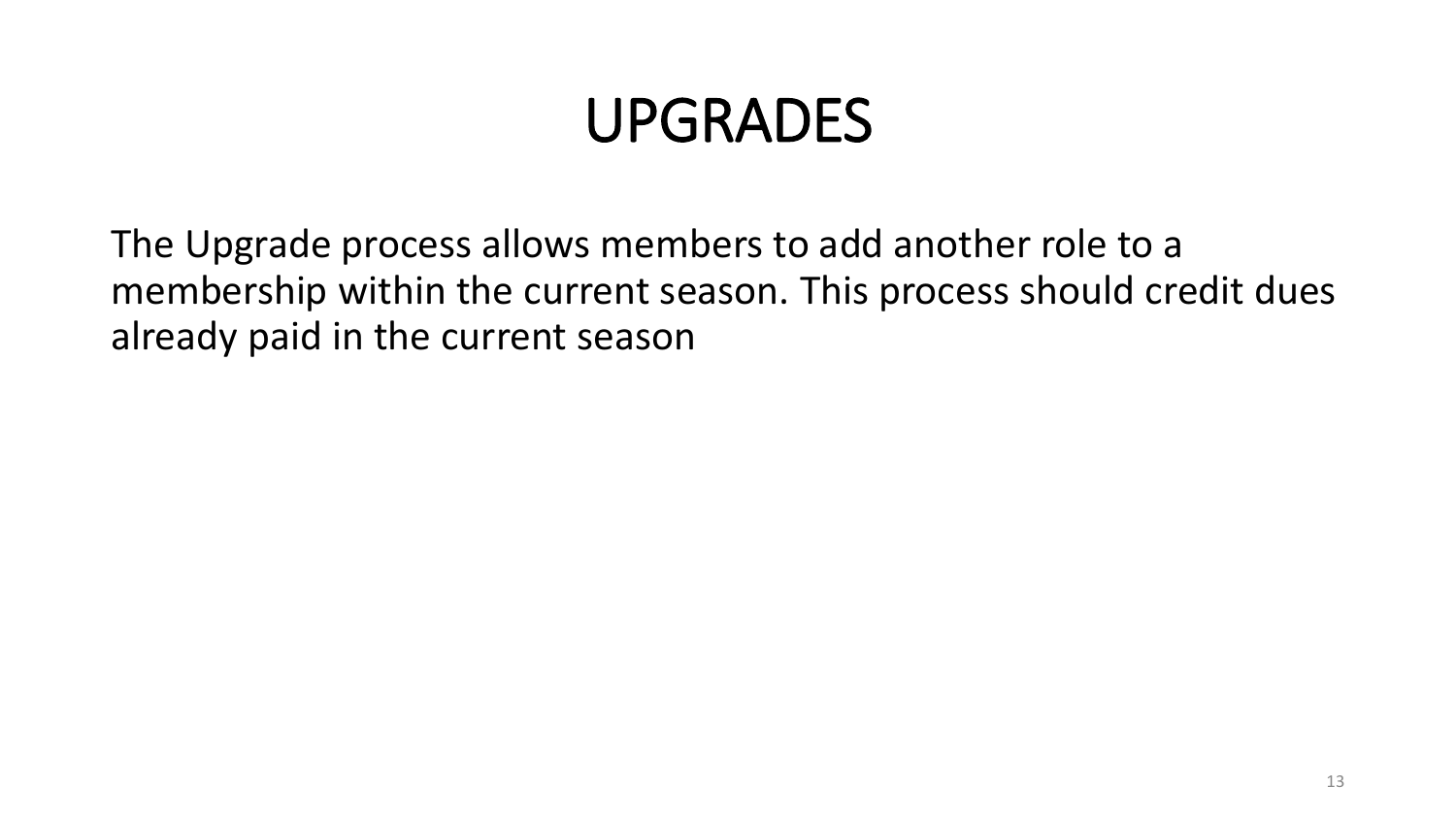Sign into SportLomo account. Upon signing in, select the Club that the registration was completed with

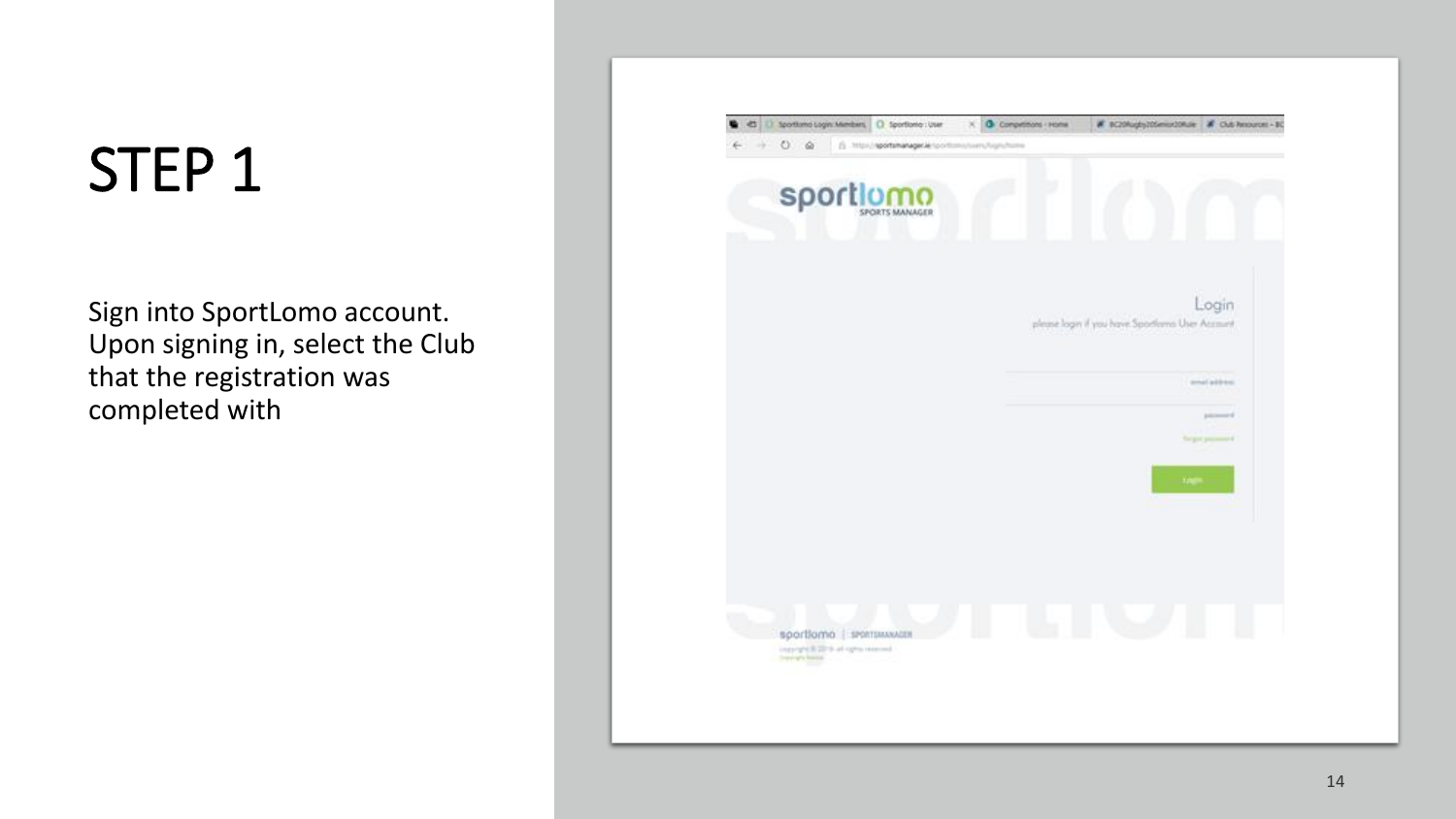Using the vertical menu bar on the left-hand side, click Member Details

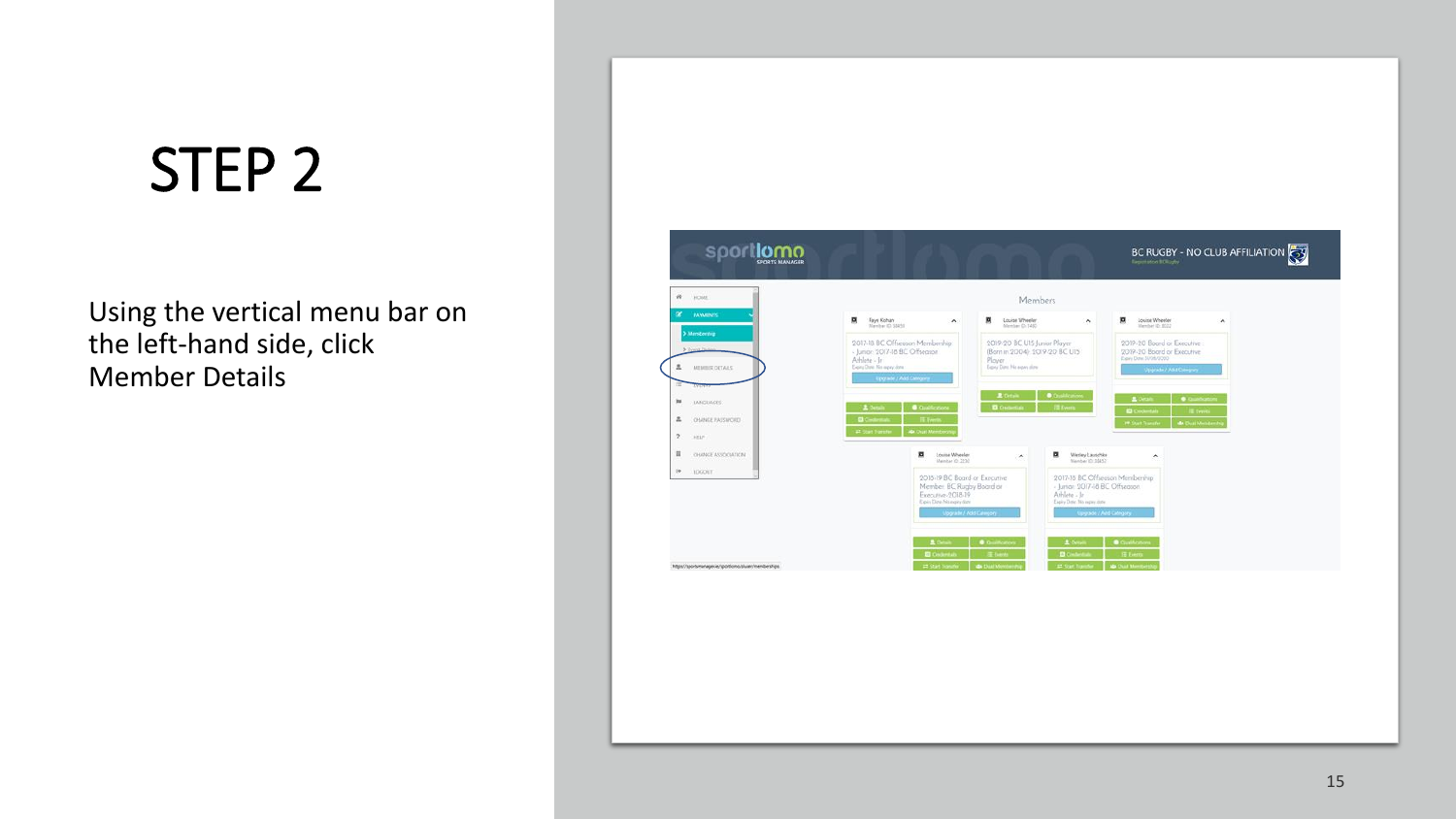Find the active registration you with to upgrade and click on the icon with the arrow pointing **UP**